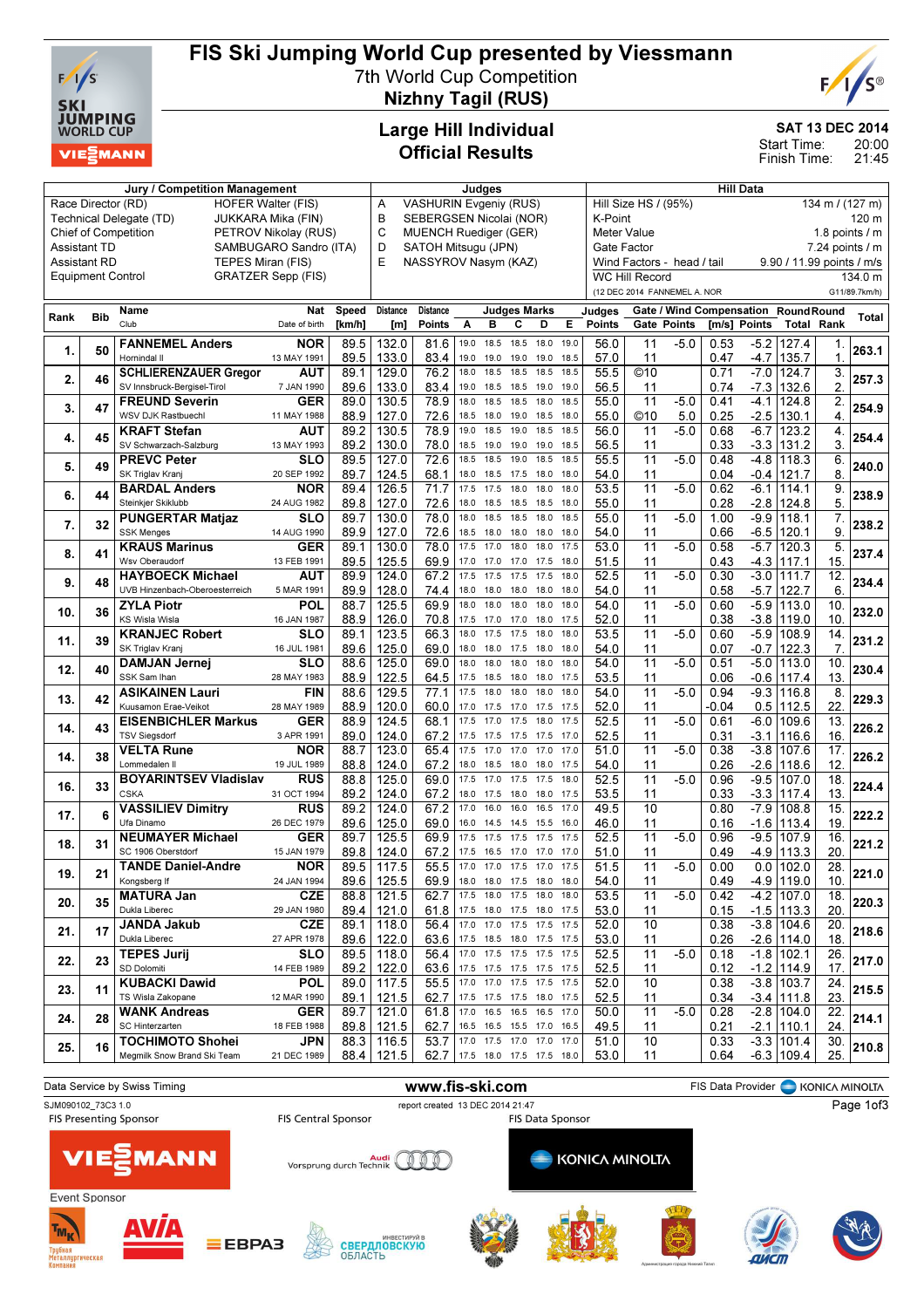

# FIS Ski Jumping World Cup presented by Viessmann

7th World Cup Competition



Nizhny Tagil (RUS)

#### Large Hill Individual Official Results

SAT 13 DEC 2014

20:00 21:45 Start Time: Finish Time:

|      | <b>Bib</b>     | <b>Name</b>                                                   | <b>Nat</b>                | <b>Speed</b> | <b>Distance</b> | Distance      |              |              | <b>Judges Marks</b> |                          |              | Judges        |                 | Gate / Wind Compensation RoundRound |              |                  |                   |                   | <b>Total</b> |
|------|----------------|---------------------------------------------------------------|---------------------------|--------------|-----------------|---------------|--------------|--------------|---------------------|--------------------------|--------------|---------------|-----------------|-------------------------------------|--------------|------------------|-------------------|-------------------|--------------|
| Rank |                | Club                                                          | Date of birth             | [km/h]       | [m]             | <b>Points</b> | Α            | в            | C                   | D                        | Е            | <b>Points</b> |                 | Gate Points                         |              | [m/s] Points     | <b>Total Rank</b> |                   |              |
| 26.  | 18             | <b>KOT Maciej</b>                                             | POL                       | 89.1         | 116.0           | 52.8          | 17.0         | 17.0         | 16.0                | 17.5                     | 17.5         | 51.5          | 10              |                                     | 0.20         |                  | $-2.0$ 102.3      | 25.               | 208.3        |
|      |                | AZS Zakopane                                                  | 9 JUN 1991                | 89.3         | 118.5           | 57.3          | 17.0         | 17.0         | 17.0                | 17.0                     | 17.5         | 51.0          | 11              |                                     | 0.23         |                  | $-2.3$ 106.0      | 26.               |              |
| 27.  | 34             | <b>MAEAETTAE Jarkko</b>                                       | <b>FIN</b>                | 89.2         | 122.0           | 63.6          | 17.5         | 17.0         | 17.0                | 17.5                     | 17.5         | 52.0          | 11              | $-5.0$                              | 0.61         |                  | $-6.0$ 104.6      | 20.               | 206.0        |
|      |                | Kainuun Hiihtoseura                                           | 28 DEC 1994               | 89.1         | 116.5           | 53.7          | 17.0         | 16.5         | 16.5                | 17.0                     | 17.0         | 50.5          | 11              |                                     | 0.28         |                  | $-2.8$ 101.4      | 28.               |              |
| 28.  | 9              | <b>SAKUYAMA Kento</b>                                         | <b>JPN</b>                | 88.4         | 119.0           | 58.2          | 17.0         | 17.5         | 17.0                | 17.5                     | 17.0         | 51.5          | $\overline{10}$ |                                     | 0.60         |                  | $-5.9$ 103.8      | 23.               | 205.3        |
|      |                | Kitano Construction Corp. Ski Team<br><b>HAZETDINOV Ilmir</b> | 3 JUL 1990<br><b>RUS</b>  | 88.9<br>89.3 | 117.0<br>118.5  | 54.6<br>57.3  | 16.5<br>17.5 | 16.0<br>17.0 | 15.0<br>17.5        | 16.0<br>17.5             | 16.0<br>17.5 | 48.0<br>52.5  | 11<br>11        | $-5.0$                              | 0.11<br>0.28 | $-1.1$<br>$-2.8$ | 101.5             | 27.<br>28.        |              |
| 29.  | 20             | <b>CSKA</b>                                                   | 28 OCT 1991               | 89.0         | 115.5           | 51.9          | 17.0         | 17.0         | 17.5                | 17.5                     | 17.0         | 51.5          | 11              |                                     | 0.36         | $-3.6$           | 102.0<br>99.8     | 29.               | 201.8        |
|      |                | <b>ROMASHOV Alexey</b>                                        | <b>RUS</b>                | 88.0         | 119.0           | 58.2          | 17.5         | 17.5         | 17.5                | 17.5                     | 17.5         | 52.5          | 10              |                                     | 0.87         |                  | $-8.6$ 102.1      | 26.               |              |
| 30.  | 4              | <b>CSKA</b>                                                   | 29 APR 1992               | 87.9         | 106.0           | 34.8          | 16.5         | 16.5         |                     | 17.0 17.0 16.5           |              | 50.0          | 11              |                                     | 0.40         | $-4.0$           | 80.8              | 30.               | 182.9        |
|      |                |                                                               |                           |              |                 |               |              |              |                     |                          |              |               |                 |                                     |              |                  |                   |                   |              |
|      |                | not qualified for final round                                 |                           |              |                 |               |              |              |                     |                          |              |               |                 |                                     |              |                  |                   |                   |              |
| 31.  | 27             | ZIOBRO Jan                                                    | POL                       | 88.8         | 119.5           | 59.1          |              |              |                     | 17.0 17.0 17.0 17.5 17.5 |              | 51.5          | 11              | $-5.0$                              | 0.44         |                  | -4.4 101.2        | 31.               | 101.2        |
|      |                | <b>WKS Zakopane</b>                                           | 24 JUN 1991               |              |                 |               |              |              |                     |                          |              |               |                 |                                     |              |                  |                   |                   |              |
| 32.  | 15             | <b>KORNILOV Denis</b>                                         | <b>RUS</b>                | 88.6         | 114.5           | 50.1          |              | 17.0 17.0    |                     | 16.5 17.0 17.0           |              | 51.0          | 10              |                                     | 0.01         | $-0.1$           | 101.0             | 32.               | 101.0        |
|      |                | Sdushor N. Novgorod Dinamo                                    | 17 AUG 1986               |              |                 |               |              |              |                     |                          |              |               |                 |                                     |              |                  |                   |                   |              |
| 33.  | 26             | <b>DEZMAN Nejc</b>                                            | <b>SLO</b>                | 89.4         | 117.5           | 55.5          | 17.5         | 17.5         |                     | 18.0 17.5                | 17.5         | 52.5          | 11              | $-5.0$                              | 0.22         |                  | -2.2 100.8        | 33.               | 100.8        |
|      |                | SK Triglav Kranj<br><b>MAKSIMOCHKIN Mikhail</b>               | 7 DEC 1992<br><b>RUS</b>  | 88.6         | 114.0           | 49.2          | 17.0         | 17.5         | 17.0                | 17.0                     | 17.0         | 51.0          | 10              |                                     | $-0.03$      | 0.4              | 100.6             | 34.               |              |
| 34.  | 19             | Nizhniy Novgorod                                              | 29 AUG 1993               |              |                 |               |              |              |                     |                          |              |               |                 |                                     |              |                  |                   |                   | 100.6        |
|      |                | <b>MURANKA Klemens</b>                                        | <b>POL</b>                | 89.0         | 118.0           | 56.4          |              |              |                     | 17.0 17.5 17.5 17.5 17.5 |              | 52.5          | 11              | $-5.0$                              | 0.35         | $-3.5$           | 100.4             | 35.               |              |
| 35.  | 24             | TS Wisla Zakopane                                             | 31 AUG 1994               |              |                 |               |              |              |                     |                          |              |               |                 |                                     |              |                  |                   |                   | 100.4        |
|      |                | <b>ITO Kenshiro</b>                                           | <b>JPN</b>                | 89.2         | 116.5           | 53.7          | 17.0         | 17.5         |                     | 17.5 17.5                | 17.5         | 52.5          | 10              |                                     | 0.62         | $-6.1$           | 100.1             | 36.               |              |
| 36.  | 13             | Megmilk Snow Brand Ski Team                                   | 8 JAN 1990                |              |                 |               |              |              |                     |                          |              |               |                 |                                     |              |                  |                   |                   | 100.1        |
| 37.  | 30             | <b>LARINTO Ville</b>                                          | <b>FIN</b>                | 89.1         | 118.5           | 57.3          | 17.5         | 17.5         |                     | 17.5 17.5                | 17.5         | 52.5          | 11              | $-5.0$                              | 0.54         | $-5.3$           | 99.5              | $\overline{37}$ . | 99.5         |
|      |                | Lahden Hiihtoseura                                            | 11 APR 1990               |              |                 |               |              |              |                     |                          |              |               |                 |                                     |              |                  |                   |                   |              |
| 38.  | 22             | <b>NIEMI Sami</b>                                             | <b>FIN</b>                | 88.9         | 119.0           | 58.2          | 17.0         | 17.0         | 17.5                | 17.5                     | 17.5         | 52.0          | 11              | $-5.0$                              | 0.60         | $-5.9$           | 99.3              | 38.               | 99.3         |
|      |                | Ounasvaaran Hiihtoseura                                       | 16 FEB 1991               |              |                 |               |              | 17.0 17.0    |                     | 17.0 17.0 17.5           |              |               |                 |                                     |              |                  |                   |                   |              |
| 39.  | 29             | <b>LANISEK Anze</b><br><b>Ssk Menges</b>                      | <b>SLO</b><br>20 APR 1996 | 89.5         | 117.5           | 55.5          |              |              |                     |                          |              | 51.0          | 11              | $-5.0$                              | 0.24         | $-2.4$           | 99.1              | 39.               | 99.1         |
|      |                | <b>KALINITSCHENKO Anton</b>                                   | <b>RUS</b>                | 88.8         | 117.0           | 54.6          | 17.0         | 15.5         |                     | 16.5 16.5                | 17.0         | 50.0          | 10              |                                     | 0.61         | $-6.0$           | 98.6              | 40.               |              |
| 40.  | 5              | <b>CWSM Mezhdurechensk</b>                                    | 22 JUL 1982               |              |                 |               |              |              |                     |                          |              |               |                 |                                     |              |                  |                   |                   | 98.6         |
|      |                | <b>HAUER Joachim</b>                                          | <b>NOR</b>                | 88.6         | 114.0           | 49.2          | 16.5         | 17.0         | 16.5                | 17.0                     | 16.5         | 50.0          | 11              | $-5.0$                              | 0.04         | $-0.4$           | 93.8              | 41.               |              |
| 41.  | 25             | <b>Bekkelaget SK</b>                                          | 2 FEB 1991                |              |                 |               |              |              |                     |                          |              |               |                 |                                     |              |                  |                   |                   | 93.8         |
| 42.  | 12             | <b>CECON Federico</b>                                         | <b>ITA</b>                | 88.5         | 112.5           | 46.5          | 16.5         | 16.5         |                     | 16.5 17.0 17.0           |              | 50.0          | 10              |                                     | 0.38         | $-3.8$           | 92.7              | 42.               | 92.7         |
|      |                | SCI C.A.I. MONTE LUSSARI A.S.D.                               | 11 JUN 1994               |              |                 |               |              |              |                     |                          |              |               |                 |                                     |              |                  |                   |                   |              |
| 43.  | $\overline{7}$ | <b>WATASE Yuta</b>                                            | <b>JPN</b>                | 88.3         | 112.5           | 46.5          | 17.0         | 17.0         | 16.5                | 17.5                     | 17.0         | 51.0          | 10              |                                     | 0.90         | $-8.9$           | 88.6              | 43.               | 88.6         |
|      |                | Megmilk Snow Brand Ski Team                                   | 8 AUG 1982                |              |                 |               |              |              |                     |                          |              |               |                 |                                     |              |                  |                   |                   |              |
| 44.  | 8              | <b>HLAVA Lukas</b><br>Dukla Liberec                           | <b>CZE</b>                | 88.8         | 110.5           | 42.9          | 16.5         | 17.0         | 17.0                | 17.0                     | 16.5         | 50.5          | 10              |                                     | 0.60         | $-5.9$           | 87.5              | 44.               | 87.5         |
|      |                | <b>GEIGER Karl</b>                                            | 10 SEP 1984<br><b>GER</b> | 89.1         | 110.5           | 42.9          | 17.0         | 17.0         |                     | 17.0 17.0                | 17.0         | 51.0          | 10              |                                     | 0.67         | $-6.6$           | 87.3              | 45.               |              |
| 45.  | 14             | SC 1906 Oberstdorf                                            | 11 FEB 1993               |              |                 |               |              |              |                     |                          |              |               |                 |                                     |              |                  |                   |                   | 87.3         |
|      |                | <b>KOFLER Andreas</b>                                         | <b>AUT</b>                | 89.0         | 115.5           | 51.9          | 16.5         | 16.5         |                     | 16.0 17.0                | 16.5         | 49.5          | 11              | $-5.0$                              | 0.98         | $-9.7$           | 86.7              | 46                |              |
| 46.  | 37             | SV Innsbruck-Bergisel-Tirol                                   | 17 MAY 1984               |              |                 |               |              |              |                     |                          |              |               |                 |                                     |              |                  |                   |                   | 86.7         |
| 47.  | 3              | <b>SHUVALOV Alexander</b>                                     | <b>RUS</b>                | 88.3         | 106.5           | 35.7          | 16.5         | 16.0         | 17.0                | 16.5                     | 16.5         | 49.5          | 10              |                                     | 0.70         | $-6.9$           | 78.3              | 47.               | 78.3         |
|      |                | Nizhniy Novgorod                                              | 30 NOV 1992               |              |                 |               |              |              |                     |                          |              |               |                 |                                     |              |                  |                   |                   |              |
| 48.  | 10             | <b>VARESCO Daniele</b>                                        | <b>ITA</b>                | 89.4         | 103.5           | 30.3          | 16.0         | 16.0         | 16.0                | 16.5                     | 16.0         | 48.0          | 10              |                                     | 0.40         | $-4.0$           | 74.3              | 48.               | 74.3         |
|      |                | U.S. DOLOMITICA A.S.D.                                        | 25 JUL 1995               |              |                 |               |              |              |                     |                          |              |               |                 |                                     |              |                  |                   |                   |              |
| 49.  | 1              | <b>TROFIMOV Roman-Sergeevich</b>                              | <b>RUS</b>                | 88.0         | 104.0           | 31.2          | 16.5         | 15.5         |                     | 16.5 17.0                | 16.5         | 49.5          | $\overline{10}$ |                                     | 0.75         | $-7.4$           | 73.3              | 49.               | 73.3         |
|      |                | Leninogorsk                                                   | 19 NOV 1989               |              |                 |               |              |              |                     |                          |              |               |                 |                                     |              |                  |                   |                   |              |
| 50.  | $\overline{2}$ | <b>SHISHKIN Vadim</b>                                         | <b>RUS</b>                | 88.3         | 102.0           | 27.6          | 16.0         | 16.0         | 16.0                | 16.5                     | 16.0         | 48.0          | 10              |                                     | 0.46         | $-4.6$           | 71.0              | 50.               | 71.0         |
|      |                | Nishniy Tagil                                                 | 2 NOV 1995                |              |                 |               |              |              |                     |                          |              |               |                 |                                     |              |                  |                   |                   |              |